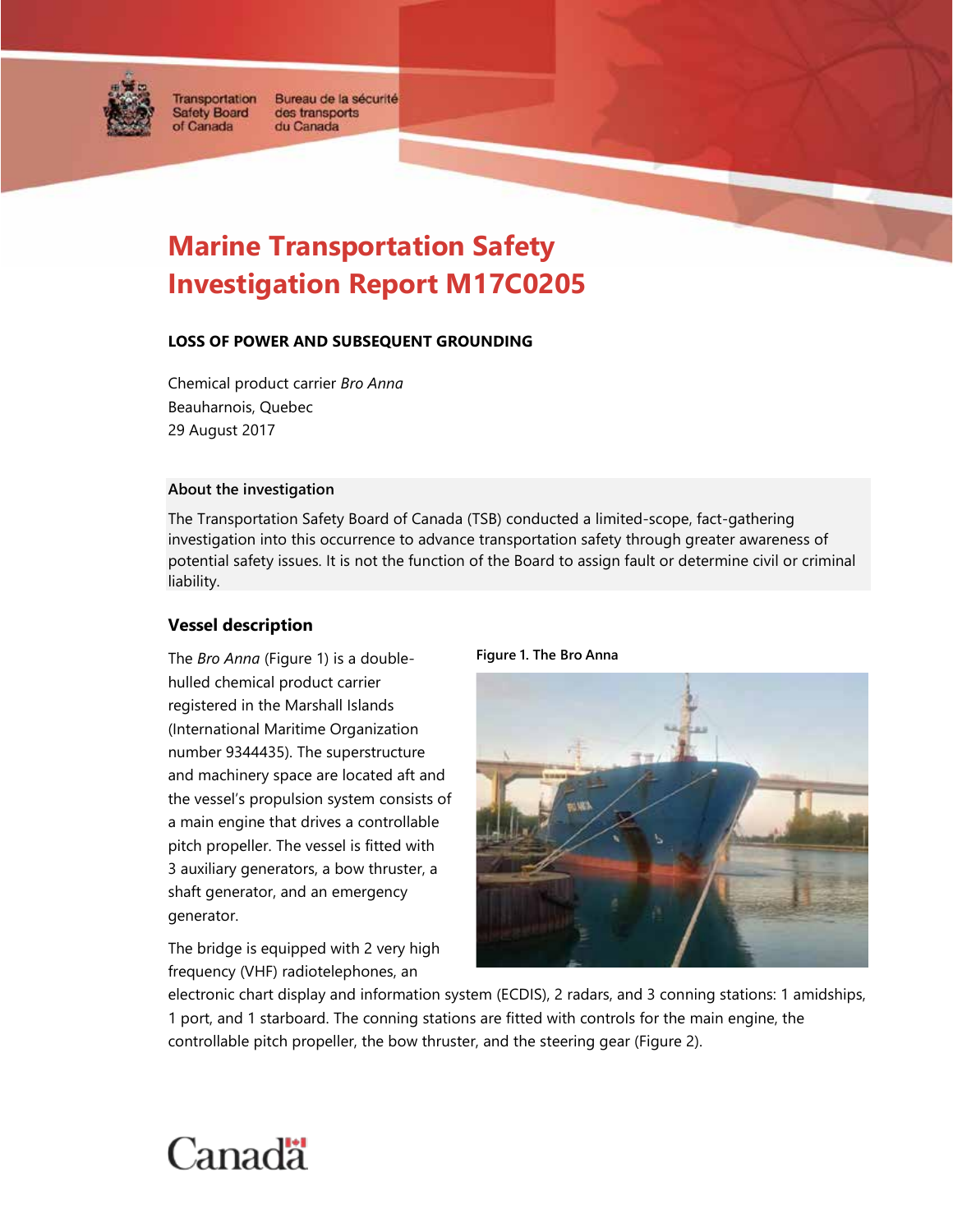# **History of the voyage**

On the morning of 29 August 2017, the crew of the *Bro Anna* finished loading gasoline as cargo and prepared to depart the Port of Montreal, Quebec, for Oakville, Ontario, via the St. Lawrence Seaway.

At  $0830<sup>1</sup>$  $0830<sup>1</sup>$  $0830<sup>1</sup>$  the third officer on board conducted a pre-departure check of the vessel while it was docked at Section 94 of the Port of Montreal. The pre-departure check included verifying the vessel's navigation equipment and

**Figure 2. Port conning station showing location of bow thruster control**



the operation of the main engine, the steering gear, and the bow thruster. After completing the check, the third officer noted in the vessel's logbook that everything was in good working order.

At 0912, the *Bro Anna* departed the dock and proceeded upbound toward St. Lambert Lock. The bridge team consisted of the master, the pilot, the third officer, and the helmsman.

At about 1115, the master and the pilot conducted a handover exchange and the vessel entered St. Lambert Lock.

At about 1135, the vessel exited the lock and continued upbound toward Beauharnois, Quebec.

At 1635, the vessel entered the Lower Beauharnois Lock (Lock 3).

At 1654, the vessel exited the lock. Shortly thereafter, the bridge team reported a bow thruster alarm and shutdown. The second engineer went forward to reset the breaker and alarm but was unable to do so.

At 1714, the chief engineer was called. He went forward and reset the breaker and alarm. Once the breaker was reset, the bow thruster came back online and control was restored to the master on the bridge.

At 1754, the vessel entered the Upper Beauharnois Lock (Lock 4). At 1806, it exited the lock, increasing speed to approximately 5 knots.

At 1809, the master shut off the bow thruster and observed a brief fluctuation in the bow thruster's load indicator. The master restarted the bow thruster in order to verify his observation. At the same moment, the crew standing by on the forecastle heard a loud noise, and the crew in the engine room experienced local vibrations.

At 1810, the vessel lost all electrical power, and the main engine, bow thruster, and steering gear shut down. The vessel continued to proceed forward under its own momentum and started swinging to port. Shortly thereafter, the emergency generator automatically activated and electricity was restored to the vessel's essential safety components, which included the steering gear, navigation lights, emergency lights, communication systems, and alarm systems.

<span id="page-1-0"></span><sup>&</sup>lt;sup>1</sup> All times are Eastern Daylight Time (Coordinated Universal Time minus 4 hours).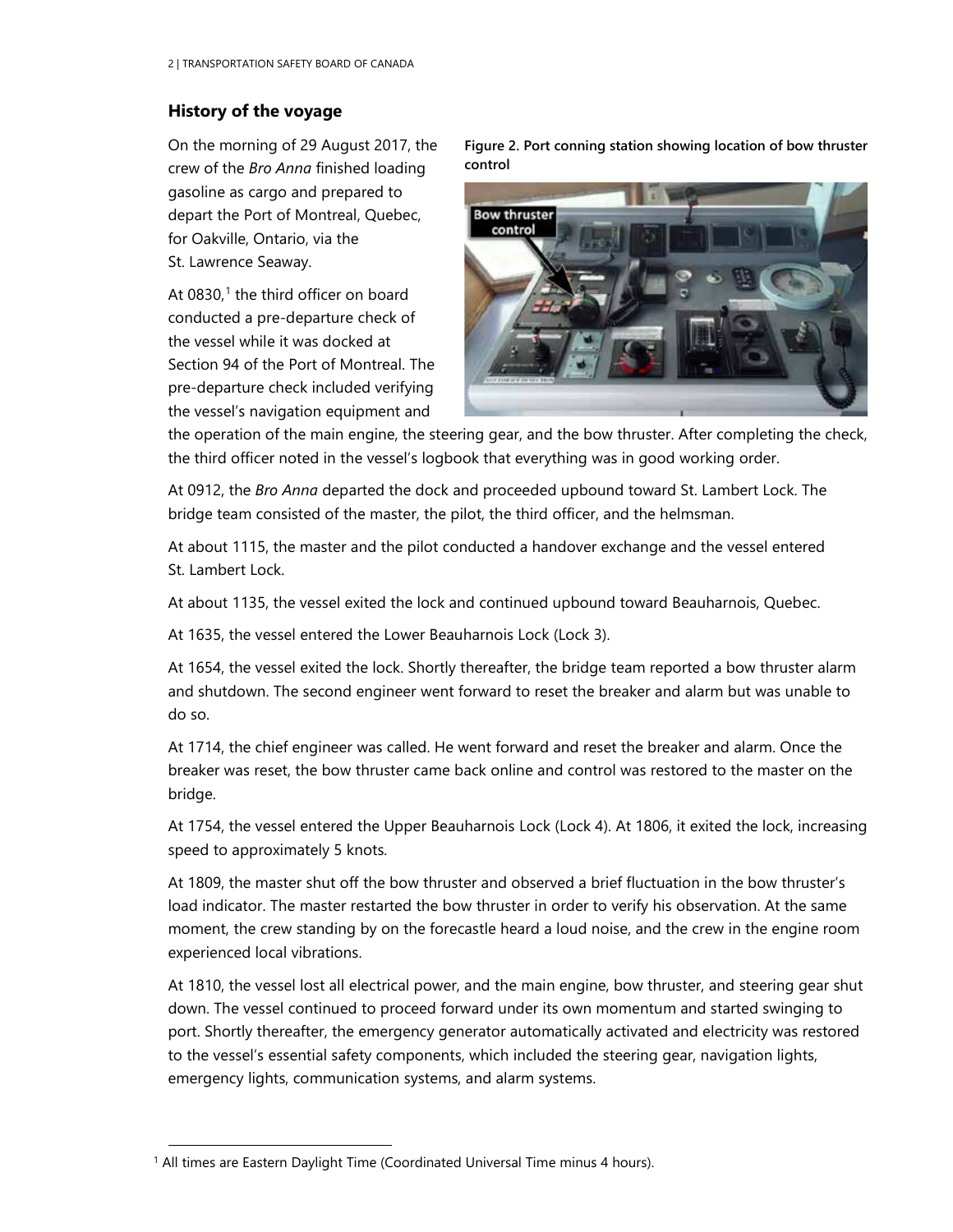At 1811, following the master's orders, the crew standing by on the forecastle let go the starboard anchor with the intention of reducing the vessel's speed and the swing to port.

At 1812, the rudder was put hard to starboard, and the port anchor was let go, but the vessel continued to swing to port.

At 1813, the vessel made contact with the breakwater on the south side of the Beauharnois Canal and subsequently ran aground (Figure 3). The vessel's speed at the time of the grounding was estimated at 4.7 knots.

**Figure 3. Vessel's progress through the locks until the time of the grounding (Source: Canadian Hydrographic Service and Google Earth, with TSB annotations)**



#### **Power management system**

A marine power management system controls the electrical systems on board a vessel, which include auxiliary generators, shaft generators, and various types of circuit breakers and switchboards. To ensure that vessel electrical systems are safe and efficient, the power management system monitors the power consumption of components such as the bow thruster and steering gear. This monitoring system includes alarms and automatic shutdown mechanisms. If power consumption is greater than the generators' capacity for power production, the system starts additional generators or stops nonessential components to avoid a blackout. Circuit breakers can be activated automatically to shut down components when the power management system detects a situation in which the component could be damaged, such as an overload.

The main components of the *Bro Anna*'s power management system include a main engine capable of driving the shaft generator, 3 auxiliary generators, an emergency generator, a main switchboard, auxiliary switchboards, and an emergency switchboard.

The 3 auxiliary generators and the bow thruster were connected to a main bus bar<sup>[2](#page-2-0)</sup> by designated circuit breakers. At the time of the occurrence, the vessel's power management system was set to harbour mode, with all 3 auxiliary generators providing electricity and running in parallel to the main

<span id="page-2-0"></span><sup>&</sup>lt;sup>2</sup> A bus bar is a system of electrical conductors on which power is concentrated for distribution.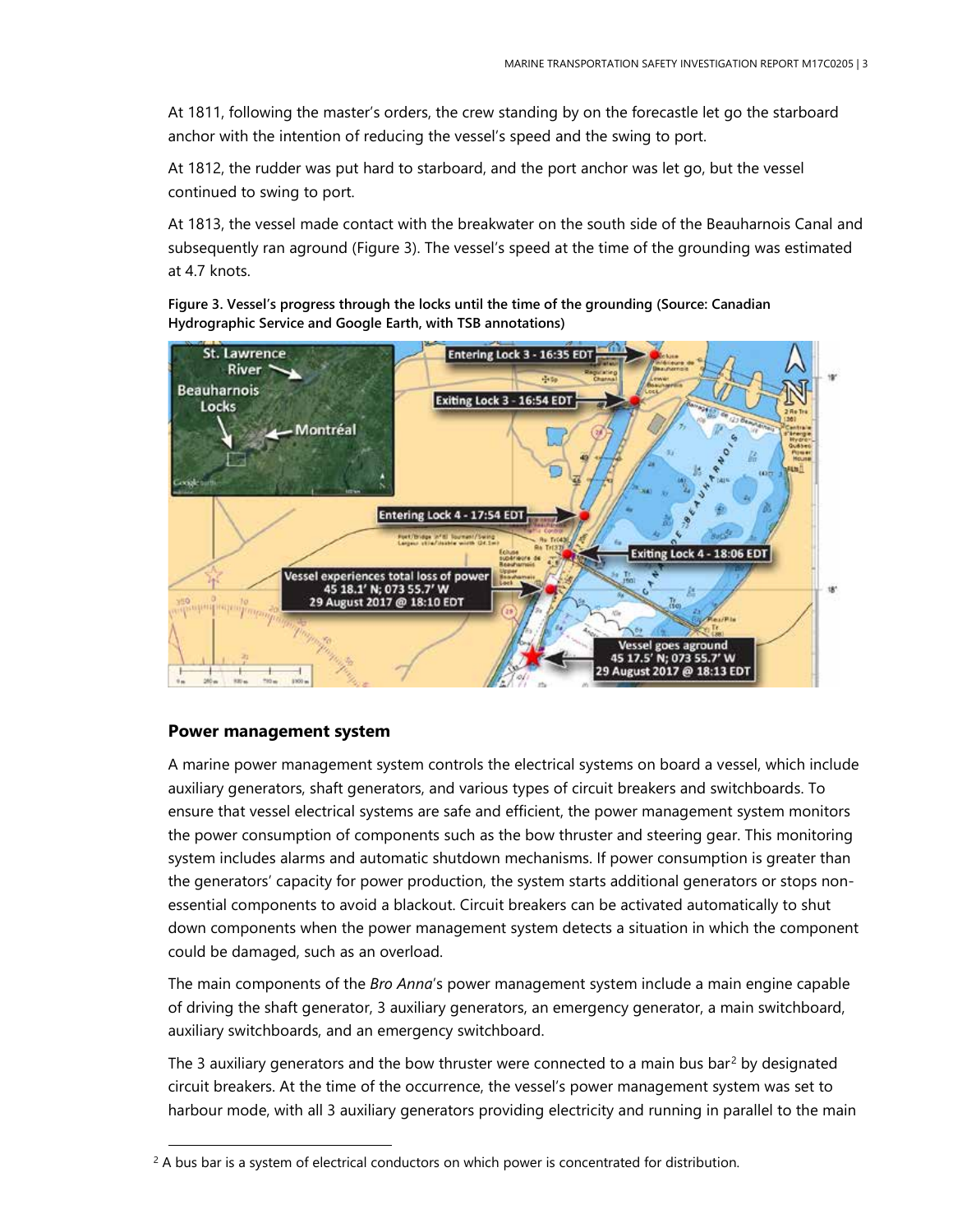bus bar. The harbour mode setting is intended to be used when the vessel has a low power demand, such as when it is secured alongside.

#### **Electrical system**

The *Bro Anna*'s electrical system is designed so that the shaft generator provides electricity solely to the bow thruster when the vessel is manoeuvring. Power to the main switchboard electrical system is then provided by the 3 auxiliary generators and controlled by the power management system. During the occurrence, the shaft generator was not running and the 3 auxiliary generators were providing electricity to the main switchboard and bow thruster switchboard through a tie breaker. As a result, there was no standby generator available in case the electrical load increased beyond the generators' capacity.

The investigation determined that the bow thruster's local circuit breaker trip and time delay settings differed from the manufacturer's specifications and were set to accept a higher load than those of the bow thruster main circuit breaker.

In this occurrence, the bow thruster went into overload and the bow thruster's local circuit breaker was able to accept a higher load due to the incorrect trip and time delay settings. The bow thruster's main circuit breaker received the overload, and the power management system's only option to safely control that overload was to open the main circuit breakers for the 3 auxiliary generators. This caused the blackout and shut down the main engine, the bow thruster, and the steering gear. The 3 auxiliary generators kept running while the emergency generator started and connected to the emergency switchboard. The investigation was unable to determine the source of the overload.

# **Routine inspections and repairs**

The investigation determined that the crew had conducted periodic inspections, maintenance, and repairs on the bow thruster prior to the occurrence. The investigation was unable to determine why the bow thruster's local circuit breaker did not meet the manufacturer's settings, or when the original settings were changed. Under the vessel's inspection regime, the bow thruster's local circuit breaker was not subject to a periodic mandatory inspection.

# **Additional factual information obtained during the investigation**

The programmable logic controller for the power management system that controlled the bow thruster was found to be faulty and indicated that the bow thruster was "Power Management System Ready."

The bow thruster could be started under a loaded condition, which in turn caused a high electrical load demand on the power management system. The short-circuit trip setting on the bow thruster was disabled.

The master, the chief engineer, and the second engineer had limited experience on the *Bro Anna* but collectively had more than 20 years' experience on this type of vessel.

On 04 August 2017, at 0330, during an approach to the Eisenhower Lock in the St. Lawrence Seaway, the vessel had experienced a bow thruster failure, and auxiliary generator No. 3 went offline. This occurrence was attributed to the bow thruster's thermal overload protection system.